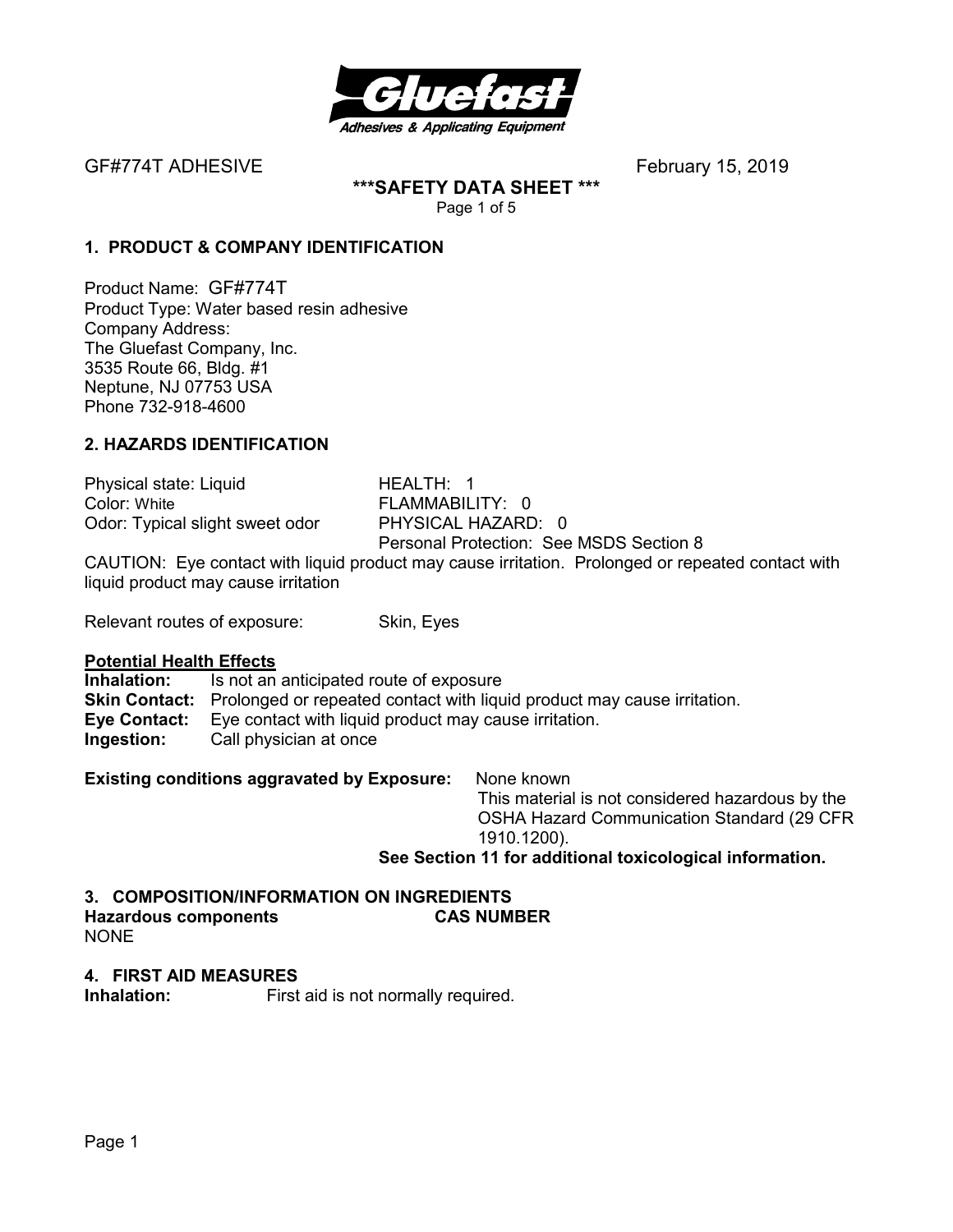

GF#774T ADHESIVE **BEF#774T ADHESIVE** 

#### **\*\*\*SAFETY DATA SHEET \*\*\***

Page 2 of 5

| <b>Skin contact:</b> | None required.                                                                  |
|----------------------|---------------------------------------------------------------------------------|
| Eye contact:         | Flush eyes with large amounts of water until irritation subsides. If irritation |
|                      | persists, get medical attention.                                                |
| Ingestion:           | None required.                                                                  |

| 5. FIRE FIGHTING MEASURES                  |  |
|--------------------------------------------|--|
| Flash point:                               |  |
| Auto ignition temperature:                 |  |
| <b>Flammable/Explosive limits - lower:</b> |  |
| Flammable/Explosive limits - upper:        |  |
| <b>Extinguishing media:</b>                |  |
| Special firefighting procedures:           |  |
| Unusual fire or explosion hazards:         |  |
| <b>Hazardous combustion products:</b>      |  |

**Not applicable Not applicable Not applicable Flammable/Explosive limits** – **upper:** Not applicable **Extinguishing media**: CO2; Dry chemical; Foam Not applicable **Not applicable** Carbon monoxide, carbon dioxide

#### **6. ACCIDENTAL RELEASE MEASURES**

Dike if necessary, contain spill with inert absorbent and transfer to containers for disposal. Keep spilled product out of sewers, watersheds or water systems

| <b>Environmental precautions:</b> | Do not flush to storm sewer or waterway.<br>No special environmental precautions required.                                                                                                                         |
|-----------------------------------|--------------------------------------------------------------------------------------------------------------------------------------------------------------------------------------------------------------------|
| <b>Clean-up methods:</b>          | Spills should be taken up with suitable absorbent and<br>placed in containers. Spill area can be washed with<br>water; collect wash water for approved disposal.                                                   |
| 7. HANDLING AND STORAGE           |                                                                                                                                                                                                                    |
| Handling:                         | Product contains small amount of formaldehyde (less<br>than 0.1%), which could accumulate in the unvented<br>head space of drums or bulk storage vessels. Open<br>drum in ventilated area. Avoid breathing vapors. |
| Storage:                          | Store at room temperature. Rotate stock using oldest<br>material first. Shelf life is three months. KEEP FROM<br><b>FREEZING.</b>                                                                                  |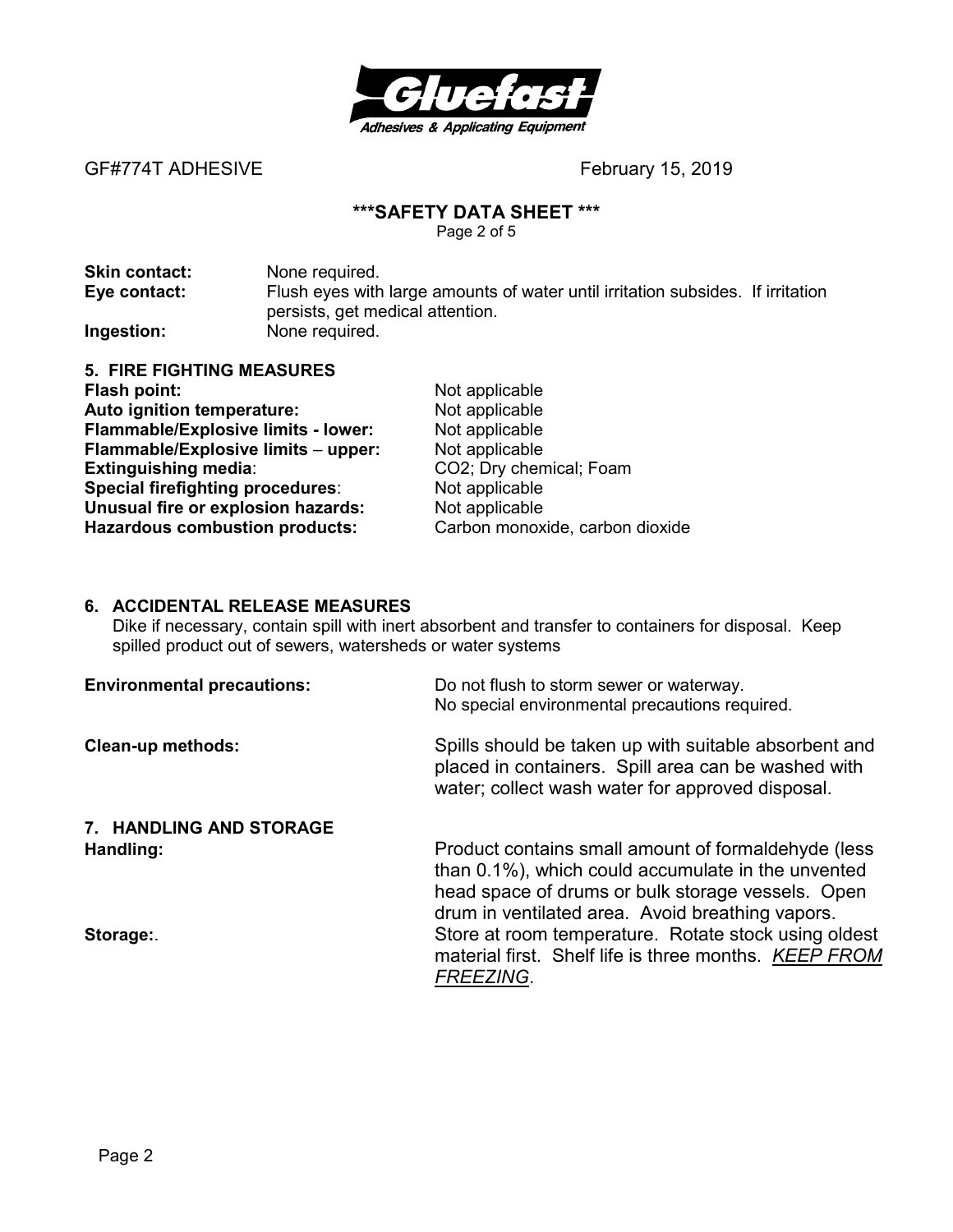

GF#774T ADHESIVE *CHARGE ADHESIVE February* 15, 2019

#### **\*\*\*SAFETY DATA SHEET \*\*\***  Page 3 of 5

#### **8. EXPOSURE CONTROLS/PERSONAL PROTECTION**

**Evaporation rate:** 1 (Water)<br> **Solubility in water:** 1 (Water) **Solubility in water:** Miscible Miscible<br> **Partition coefficient (n-octanol/water)** Not applicable

**VOC content:** <5g/1l

**Partition coefficient (n-octanol/water)** 

**Employers should complete an assessment of all workplaces to determine the need for, and selection of, proper exposure controls and protective equipment for each task performed.** 

| <b>Hazardous components</b>         | <b>ACGIH TLV</b>          | <b>OSHA PEL</b>                                                                                                                                                                                                                                                                                                      | <b>AIHA WEEL</b> | <b>OTHER</b> |
|-------------------------------------|---------------------------|----------------------------------------------------------------------------------------------------------------------------------------------------------------------------------------------------------------------------------------------------------------------------------------------------------------------|------------------|--------------|
| None                                | None                      | None                                                                                                                                                                                                                                                                                                                 | None             | None         |
| <b>Engineering controls:</b>        | contamination.            | General room ventilation is usually adequate. Local<br>exhaust ventilation is recommended when general<br>ventilation is not sufficient to control airborne                                                                                                                                                          |                  |              |
| <b>Respiratory protection:</b>      |                           | No personal respiratory protective equipment normally<br>required. Where the potential exists for exposure to<br>decomposition products due to heating or elevated<br>temperatures, wear NIOSH approved respiratory<br>protection as appropriate. Observe OSHA regulations<br>for respiratory use (29 CFR 1910.134). |                  |              |
| <b>Eyeface protection:</b>          |                           | Safety goggles or safety glasses with side shields. Full<br>face protection should be used if the potential for<br>splashing or spraying of product exists.                                                                                                                                                          |                  |              |
| <b>Skin protection:</b>             | protective clothing.      | Use impermeable gloves and protective clothing as<br>necessary to prevent skin contact. Wear suitable                                                                                                                                                                                                                |                  |              |
| 9. PHYSICAL AND CHEMICAL PROPERTIES |                           |                                                                                                                                                                                                                                                                                                                      |                  |              |
| <b>Physical state:</b>              | Liquid                    |                                                                                                                                                                                                                                                                                                                      |                  |              |
| Color:                              | White                     |                                                                                                                                                                                                                                                                                                                      |                  |              |
| Odor:                               | Typical slight sweet odor |                                                                                                                                                                                                                                                                                                                      |                  |              |
| Odor threshold:                     | Not available             |                                                                                                                                                                                                                                                                                                                      |                  |              |
| Ph:                                 | 4.5                       |                                                                                                                                                                                                                                                                                                                      |                  |              |
| <b>Vapor Pressure:</b>              | 17.5(20c)                 |                                                                                                                                                                                                                                                                                                                      |                  |              |
| <b>Boiling Point/range:</b>         | $>212F$                   |                                                                                                                                                                                                                                                                                                                      |                  |              |
| <b>Freezing Point/range:</b>        | $32 F$                    |                                                                                                                                                                                                                                                                                                                      |                  |              |
| <b>Specific gravity:</b>            | .89                       |                                                                                                                                                                                                                                                                                                                      |                  |              |
| Vapor density:                      | 0.62                      |                                                                                                                                                                                                                                                                                                                      |                  |              |
| <b>Flash Point:</b>                 | Not applicable            |                                                                                                                                                                                                                                                                                                                      |                  |              |
| Flammable/Explosive limits - lower: | Not applicable            |                                                                                                                                                                                                                                                                                                                      |                  |              |
| Flammable/Explosive limits - upper: | Not applicable            |                                                                                                                                                                                                                                                                                                                      |                  |              |
| <b>Autoignition temperature:</b>    | Unknown                   |                                                                                                                                                                                                                                                                                                                      |                  |              |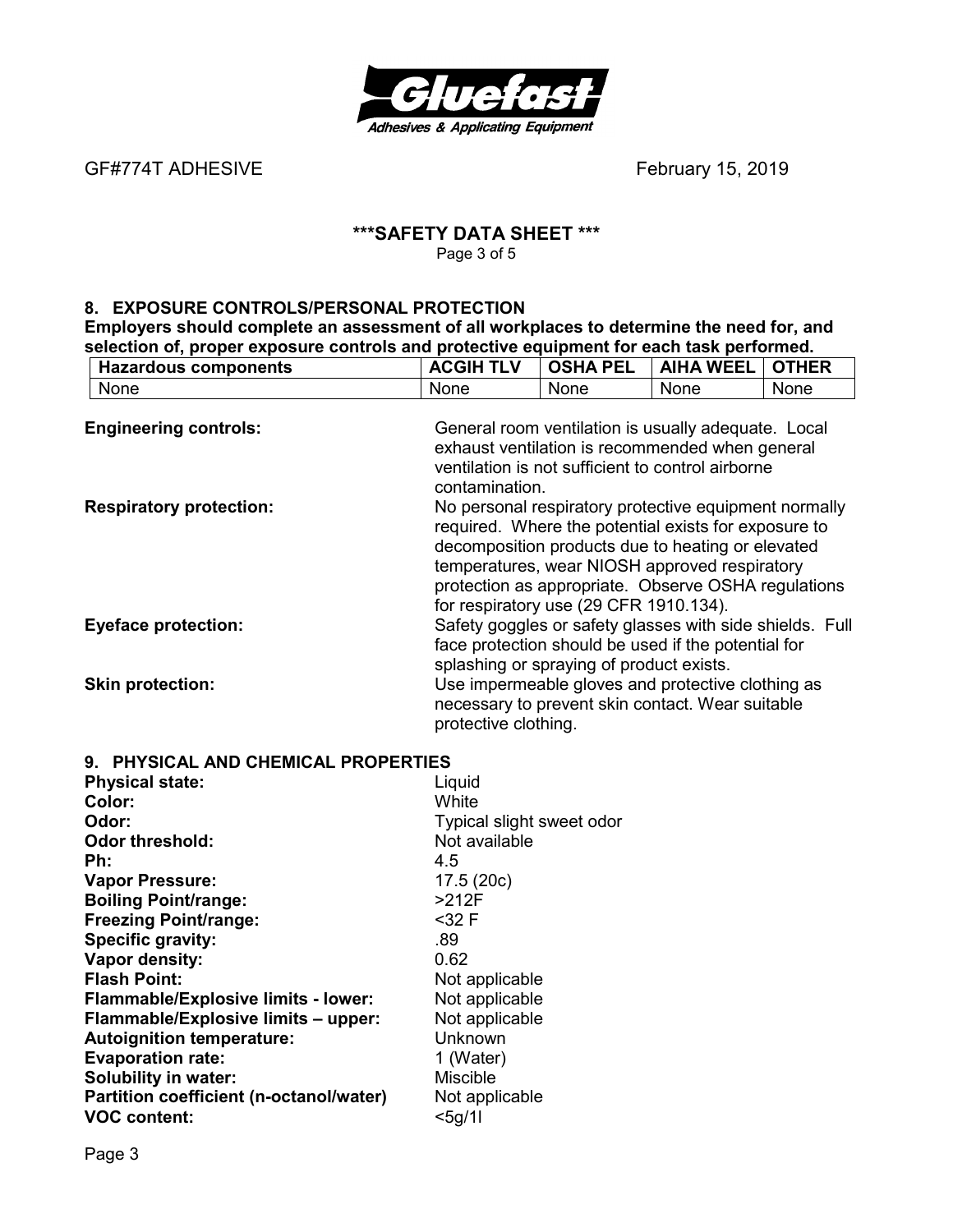

GF#774T ADHESIVEFebruary 15, 2019

# **\*\*\*SAFETY DATA SHEET \*\*\***

Page 4 of 5

# **10. STABILITY AND REACTIVITY**

| Stability               | <b>Stable</b>                                                      |
|-------------------------|--------------------------------------------------------------------|
| Hazardous reactions:    | Will not occur.                                                    |
|                         | Hazardous decomposition products   Carbon monoxide, carbon dioxide |
| Incompatible materials: | Materials that react with water.                                   |
| Conditions to avoid:    | Do not freeze.                                                     |

#### **11. TOXICOLOGICAL INFORMATION**

| <b>Hazardous components</b> |             | NTB Carcinogen   IARC Carcinogen | <b>OSHA Carcinogen</b>   |
|-----------------------------|-------------|----------------------------------|--------------------------|
|                             |             |                                  | (Specifically Regulated) |
| <b>None</b>                 | <b>None</b> | <b>None</b>                      | None                     |
|                             |             |                                  |                          |
| <b>Hazardous components</b> |             | <b>Health Effects/</b>           |                          |
|                             |             | <b>Target Organs</b>             |                          |
| None                        |             | None                             |                          |

#### **12. ECOLOGICAL INFORMATION**

Ecological information: N/A

# **13. DISPOSAL CONSIDERATIONS**

#### **Information provided is for unused product only.**

| Recommended method of disposal: | Legal disposition of wastes is the responsibility of the<br>owner/generator of the waste. Applicable federal, state<br>and/or local regulations must be followed during<br>treatment, storage, or disposal of waste containing this<br>product. |  |
|---------------------------------|-------------------------------------------------------------------------------------------------------------------------------------------------------------------------------------------------------------------------------------------------|--|
| Hazardous waste number:         | Not a RCRA hazardous waste.                                                                                                                                                                                                                     |  |

#### **14. TRANSPORT INFORMATION**

U.S. Department of Transportation Ground (49 CFR)

| Proper shipping name:                                                                     | GF774TGL, GF774TPL, GF774TDR          |  |
|-------------------------------------------------------------------------------------------|---------------------------------------|--|
| Hazard class or division:                                                                 | <b>None</b>                           |  |
| Identification number:                                                                    | <b>None</b>                           |  |
| Packing group:                                                                            | Carton, 5-gallon pail, 55 gallon drum |  |
| Product is not regulated, non hazardous and not restricted for transport by air or water. |                                       |  |

Page 4